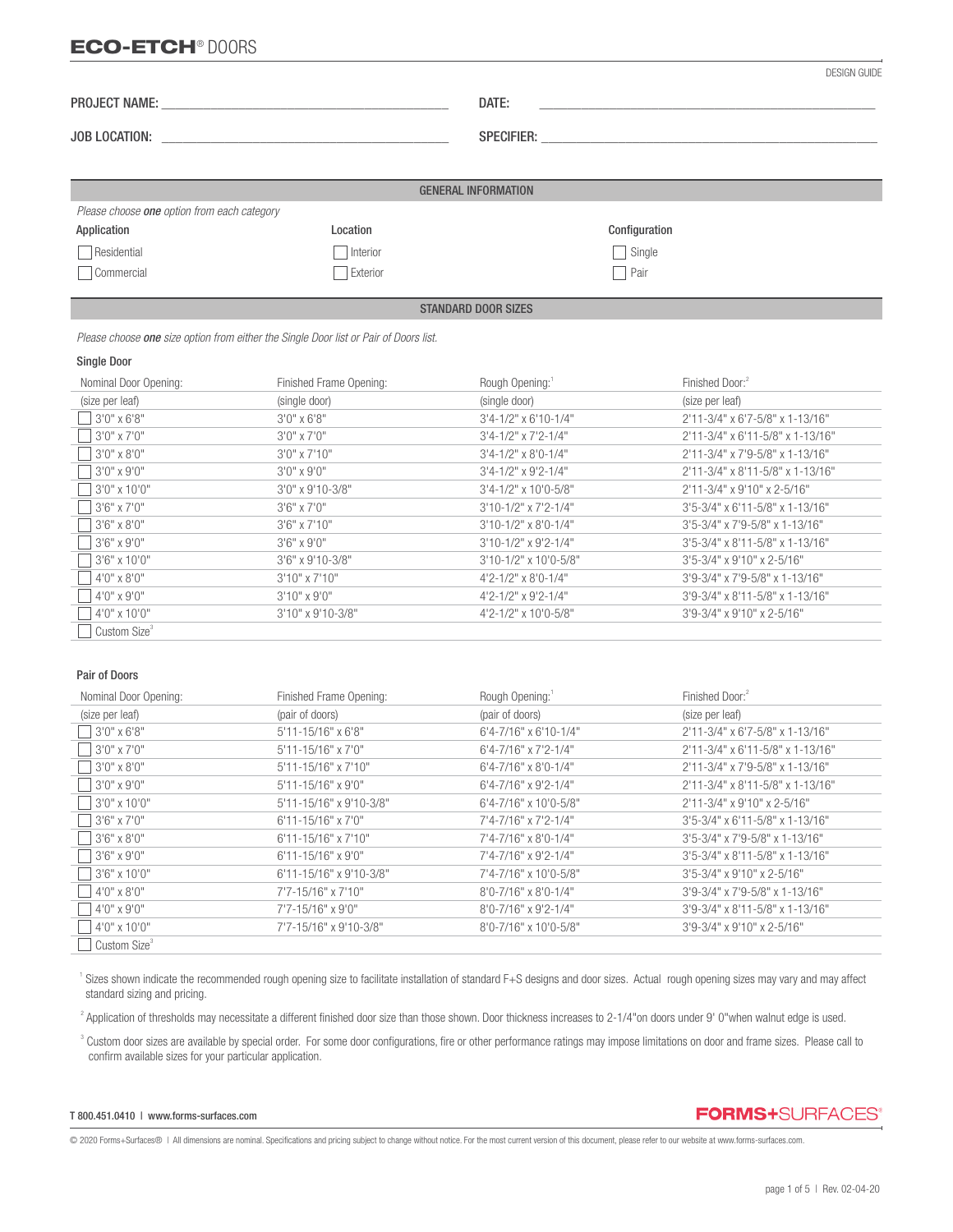## AVAILABLE DESIGNS

*Please choose* one *design option.*

## Full Door Patterns







## Allover Patterns

| City Lights | Current  | Dash          | Flicker  |
|-------------|----------|---------------|----------|
| Glacier     | Mica     | Reeds         | Seagrass |
| Sequence    | Silkworm | <b>Stacks</b> | Stripe   |
| Thatch      | Trace    |               |          |

### Custom Pattern

Custom pattern *(please provide artwork)*

#### T 800.451.0410 | www.forms-surfaces.com

# **FORMS+SURFACES®**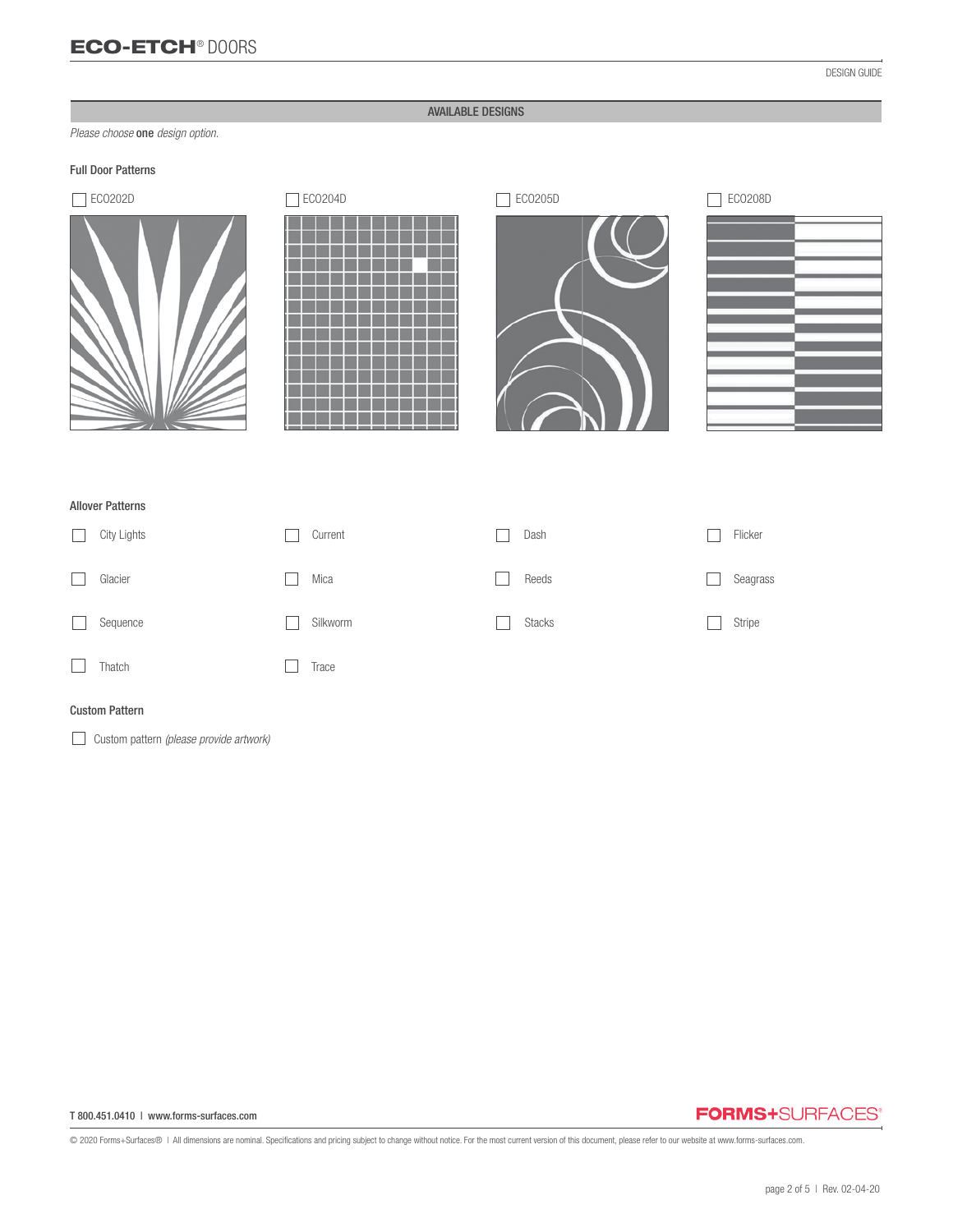#### QUANTITY

#### Number of Leafs: *\_\_\_\_\_\_\_\_\_\_\_\_\_\_\_\_\_\_\_\_\_\_\_\_\_\_\_\_\_\_\_*

֦

#### DOOR CONFIGURATION



#### Door Frame Required

| Yes |  |  | No, will use existing frame |  |
|-----|--|--|-----------------------------|--|
|-----|--|--|-----------------------------|--|

If yes, please complete a Door Frame Design Guide.

#### T 800.451.0410 | www.forms-surfaces.com

# **FORMS+SURFACES®**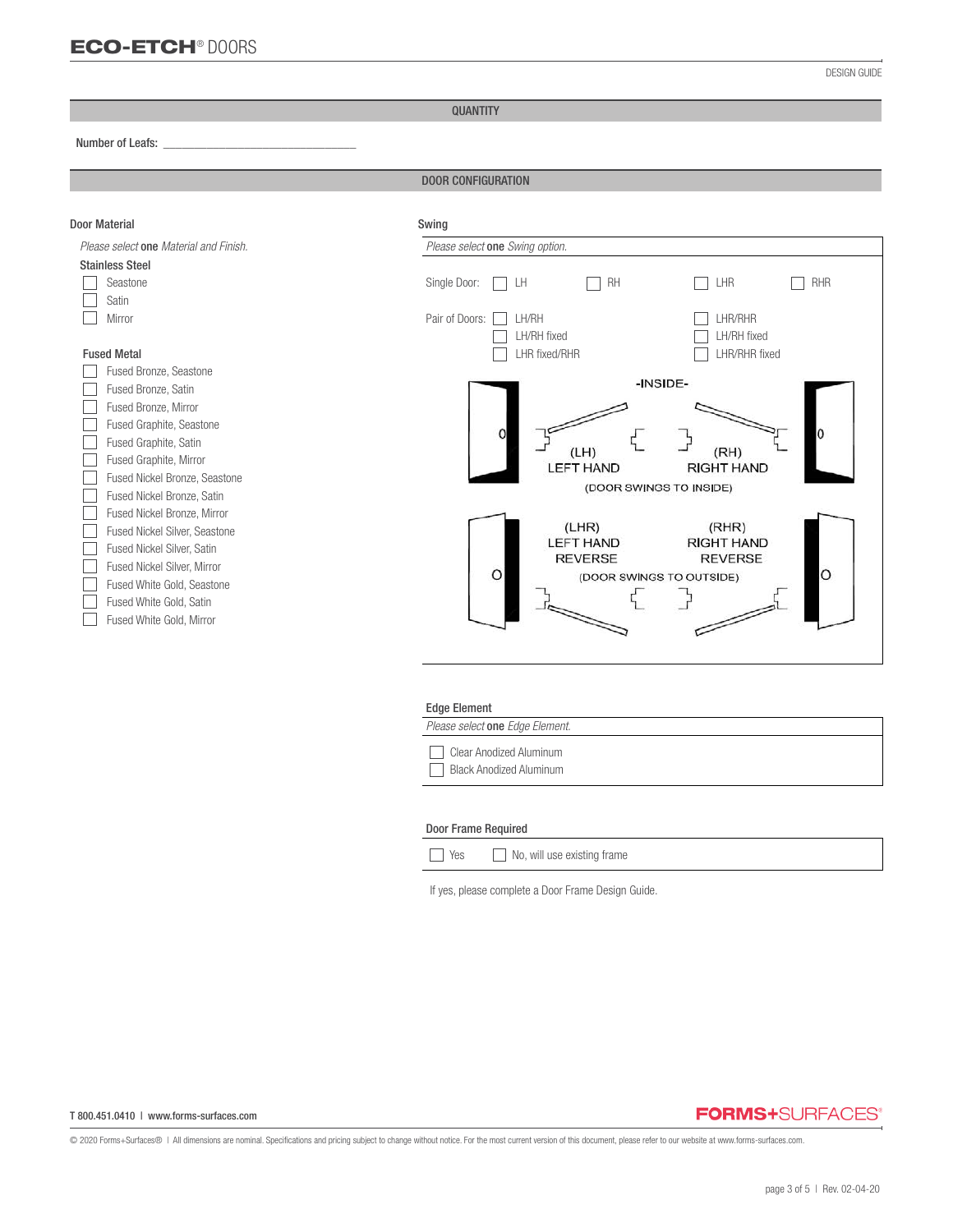# ECO-ETCH® DOORS

DESIGN GUIDE

| <b>SUGGESTED HARDWARE</b>           |               |                                                 |                                                                                                                                                                                                                                                                                                                                                                                                                                                                 |                                                                                                                                                                                                                                                                                                                                                                                                                                                                        |  |
|-------------------------------------|---------------|-------------------------------------------------|-----------------------------------------------------------------------------------------------------------------------------------------------------------------------------------------------------------------------------------------------------------------------------------------------------------------------------------------------------------------------------------------------------------------------------------------------------------------|------------------------------------------------------------------------------------------------------------------------------------------------------------------------------------------------------------------------------------------------------------------------------------------------------------------------------------------------------------------------------------------------------------------------------------------------------------------------|--|
| Deadbolt                            |               |                                                 |                                                                                                                                                                                                                                                                                                                                                                                                                                                                 |                                                                                                                                                                                                                                                                                                                                                                                                                                                                        |  |
| Prep Only<br>Prep & Supply<br>None  | $\Rightarrow$ | Schlage B662P - double keyed<br>Other (specify) | Schlage B660P - keyed/thumbturn                                                                                                                                                                                                                                                                                                                                                                                                                                 | Finish: Entertainment of the state of the state of the state of the state of the state of the state of the state of the state of the state of the state of the state of the state of the state of the state of the state of th<br>Finish: Enish and the state of the state of the state of the state of the state of the state of the state of the state of the state of the state of the state of the state of the state of the state of the state of the state       |  |
| Hinges                              |               |                                                 |                                                                                                                                                                                                                                                                                                                                                                                                                                                                 |                                                                                                                                                                                                                                                                                                                                                                                                                                                                        |  |
| Prep Only<br>Prep & Supply<br>None  | $\Rightarrow$ | Stanley FBB199<br>Other (specify)               | Model: New York and the state of the state of the state of the state of the state of the state of the state of the state of the state of the state of the state of the state of the state of the state of the state of the sta                                                                                                                                                                                                                                  | Finish: The contract of the contract of the contract of the contract of the contract of the contract of the contract of the contract of the contract of the contract of the contract of the contract of the contract of the co<br>Finish: Entrance and the contract of the contract of the contract of the contract of the contract of the contract of the contract of the contract of the contract of the contract of the contract of the contract of the contr       |  |
| Viewer**                            |               |                                                 |                                                                                                                                                                                                                                                                                                                                                                                                                                                                 |                                                                                                                                                                                                                                                                                                                                                                                                                                                                        |  |
| Prep Only<br>Prep & Supply<br>None  | $\Rightarrow$ | Ives 698B<br>Other (specify)                    | Model: New York and the state of the state of the state of the state of the state of the state of the state of the state of the state of the state of the state of the state of the state of the state of the state of the sta                                                                                                                                                                                                                                  | Finish: The Company of the Company of the Company of the Company of the Company of the Company of the Company of the Company of the Company of the Company of the Company of the Company of the Company of the Company of the                                                                                                                                                                                                                                          |  |
| <b>Roller Latch</b>                 |               |                                                 |                                                                                                                                                                                                                                                                                                                                                                                                                                                                 |                                                                                                                                                                                                                                                                                                                                                                                                                                                                        |  |
| Prep Only<br>Prep & Supply<br>None  | $\Rightarrow$ | Trimco 1559<br>Other (specify)                  | Make: National Commission of the Commission of the Commission of the Commission of the Commission of the Commission of the Commission of the Commission of the Commission of the Commission of the Commission of the Commissio                                                                                                                                                                                                                                  | Finish: Enterprise of the state of the state of the state of the state of the state of the state of the state of the state of the state of the state of the state of the state of the state of the state of the state of the s                                                                                                                                                                                                                                         |  |
| Flush Bolts (only if pair of doors) |               |                                                 |                                                                                                                                                                                                                                                                                                                                                                                                                                                                 |                                                                                                                                                                                                                                                                                                                                                                                                                                                                        |  |
| Prep Only<br>Prep & Supply<br>None  | $\Rightarrow$ | Trimco 3917<br>Other (specify)                  | Model: New York and the state of the state of the state of the state of the state of the state of the state of the state of the state of the state of the state of the state of the state of the state of the state of the sta                                                                                                                                                                                                                                  | Finish: The Company of the Company of the Company of the Company of the Company of the Company of the Company of the Company of the Company of the Company of the Company of the Company of the Company of the Company of the                                                                                                                                                                                                                                          |  |
| <b>Pivots</b>                       |               |                                                 |                                                                                                                                                                                                                                                                                                                                                                                                                                                                 |                                                                                                                                                                                                                                                                                                                                                                                                                                                                        |  |
| Prep Only<br>None                   | $\Rightarrow$ | Rixson<br>Other (specify)                       |                                                                                                                                                                                                                                                                                                                                                                                                                                                                 | Finish: Enish and the state of the state of the state of the state of the state of the state of the state of the state of the state of the state of the state of the state of the state of the state of the state of the state<br>Finish: Enion Production Contract Contract Contract Contract Contract Contract Contract Contract Contract Contract Contract Contract Contract Contract Contract Contract Contract Contract Contract Contract Contract Contract       |  |
| <b>Mortise Lock</b>                 |               |                                                 |                                                                                                                                                                                                                                                                                                                                                                                                                                                                 |                                                                                                                                                                                                                                                                                                                                                                                                                                                                        |  |
| Prep Only<br>$\Box$ None            | $\Rightarrow$ | Schlage L Series<br>Model:<br>Other (specify)   | Make: The contract of the contract of the contract of the contract of the contract of the contract of the contract of the contract of the contract of the contract of the contract of the contract of the contract of the cont<br>Model: New York and the Commission of the Commission of the Commission of the Commission of the Commission of the Commission of the Commission of the Commission of the Commission of the Commission of the Commission of the | Finish:<br>Finish:                                                                                                                                                                                                                                                                                                                                                                                                                                                     |  |
| Concealed Closer*                   |               |                                                 |                                                                                                                                                                                                                                                                                                                                                                                                                                                                 |                                                                                                                                                                                                                                                                                                                                                                                                                                                                        |  |
| Prep Only<br>None                   | $\Rightarrow$ | LCN 2000 Series<br>Other (specify)              | Model: We have a state of the state of the state of the state of the state of the state of the state of the state of the state of the state of the state of the state of the state of the state of the state of the state of t                                                                                                                                                                                                                                  | Finish: <u>Common Common Common Common Common Common Common Common Common Common Common Common Common Common Common Common Common Common Common Common Common Common Common Common Common Common Common Common Common Common Com</u><br>Finish: The contract of the contract of the contract of the contract of the contract of the contract of the contract of the contract of the contract of the contract of the contract of the contract of the contract of the co |  |
| Exit/Panic Device*                  |               |                                                 |                                                                                                                                                                                                                                                                                                                                                                                                                                                                 |                                                                                                                                                                                                                                                                                                                                                                                                                                                                        |  |
| Prep Only<br>None                   | $\Rightarrow$ | Von Duprin 9947<br>Other (specify)              | Model: New York and the Commission of the Commission of the Commission of the Commission of the Commission of the Commission of the Commission of the Commission of the Commission of the Commission of the Commission of the                                                                                                                                                                                                                                   | Finish:<br>Finish:                                                                                                                                                                                                                                                                                                                                                                                                                                                     |  |

\*Items marked are common in commercial applications. \*\*Items marked are common in residential applications.

#### T 800.451.0410 | www.forms-surfaces.com

**FORMS+SURFACES®**